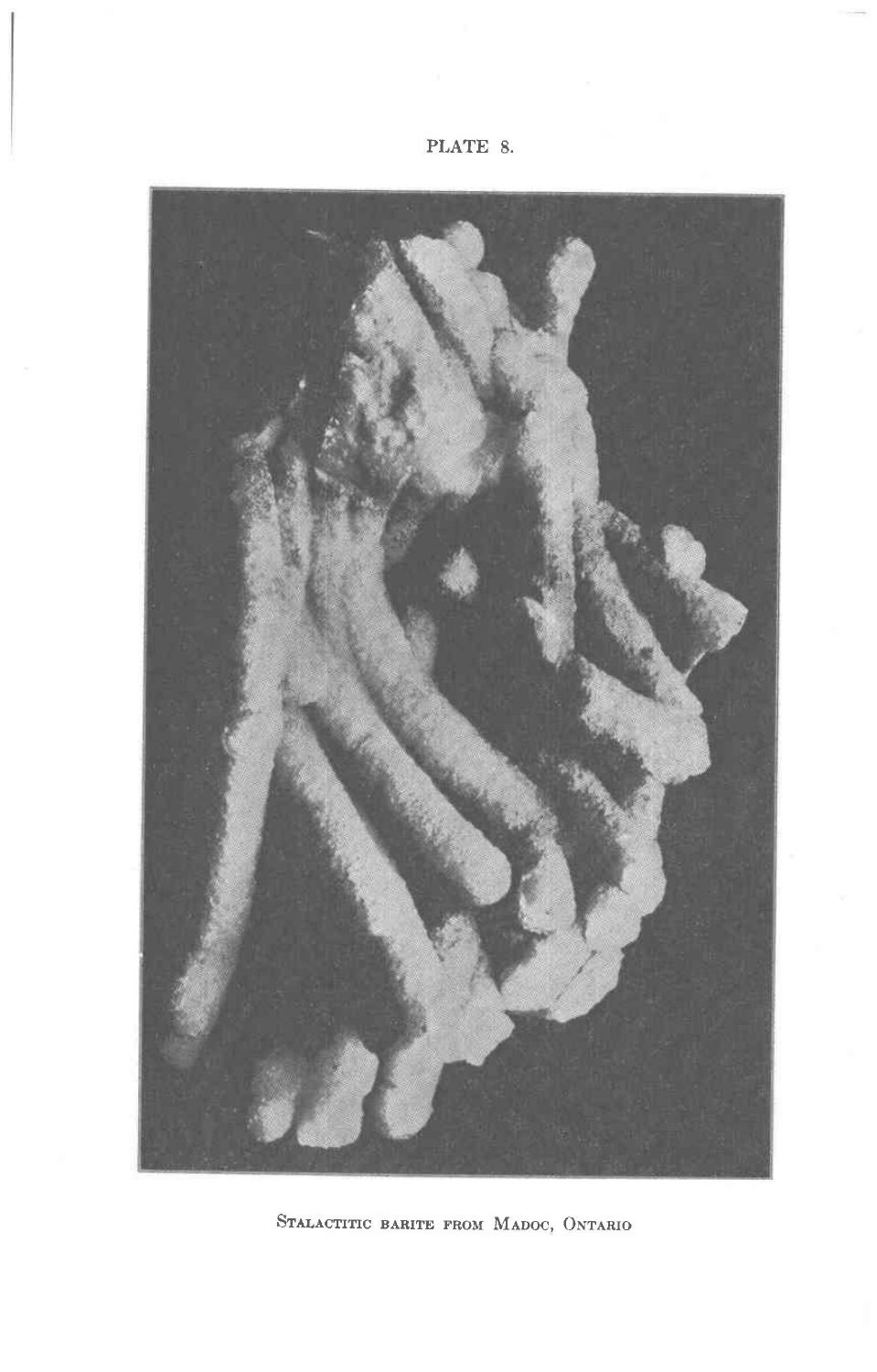${\bf T}$ HE

MINERALOGIST

### Vol.  $4$

### **JULY, 1919**

AMERICAN

### No. 7

# STALACTITIC BARITE FROM MADOC, ONTARIO

### T. L. WALKER

### University of Toronto

In the vicinity of Madoc, Ontario, there are numerous small mines which have been worked for fluorite during the war. Fluorite, calcite, and barite occur in veins which cut the Black River limestone as well as the pre-Cambrian rocks. The barite appears to be later than the fluorite, as it often forms crystalline crusts on large crystal aggregates of fluorite. The writer obtained from Mr. Edmund Hall, manager of one of the mines, some specimens of barite exhibiting a stalactitic structure of an unusual character. (See frontispiece.)

The vermiform cylindrical masses of barite, as a rule about a centimeter in diameter, are more or less curved, and, as indicated in the illustration, are not even approximately parallel. The outer surface of the individual masses is formed by the projecting ends of small crystals of barite arranged in a radial fashion with the macro-axis of the tiny crystals approximately parallel to the axis of the aggregate, while the faces of the projecting part of the crystals appear to be a macrodome (102). There is in each cylinder a small tubular opening about half a millimeter in diameter, in the center of the crystal aggregate.

The mineral has a specific gravity of 4.29 and is white in color. It contains a little magnesium and calcium and an unusually large amount of strontium replacing isomorphously part of the barium, as shown in the following analysis:

| $BaO$ 43.78    |       | molecular ratio 0.286       |                             |             |       |
|----------------|-------|-----------------------------|-----------------------------|-------------|-------|
| $SrO$ 13.95    |       | 66                          | $\pmb{\zeta}$ $\pmb{\zeta}$ | $\,0.135\,$ | 0.463 |
|                |       | $\pmb{\zeta}$ $\pmb{\zeta}$ |                             | (10, 0.017) |       |
| $MgO$ 1.01     |       | $\epsilon$ $\epsilon$       |                             | (6.025)     |       |
| $Al_2O_3$ 1.92 |       |                             |                             |             |       |
| $Fe2O3$ 0.48   |       |                             |                             |             |       |
| $SO_3$ 36.94   |       | molecular ratio 0.462       |                             |             |       |
| $H_2O$ 0.26    |       |                             |                             |             |       |
|                | 99.32 |                             |                             |             |       |

79